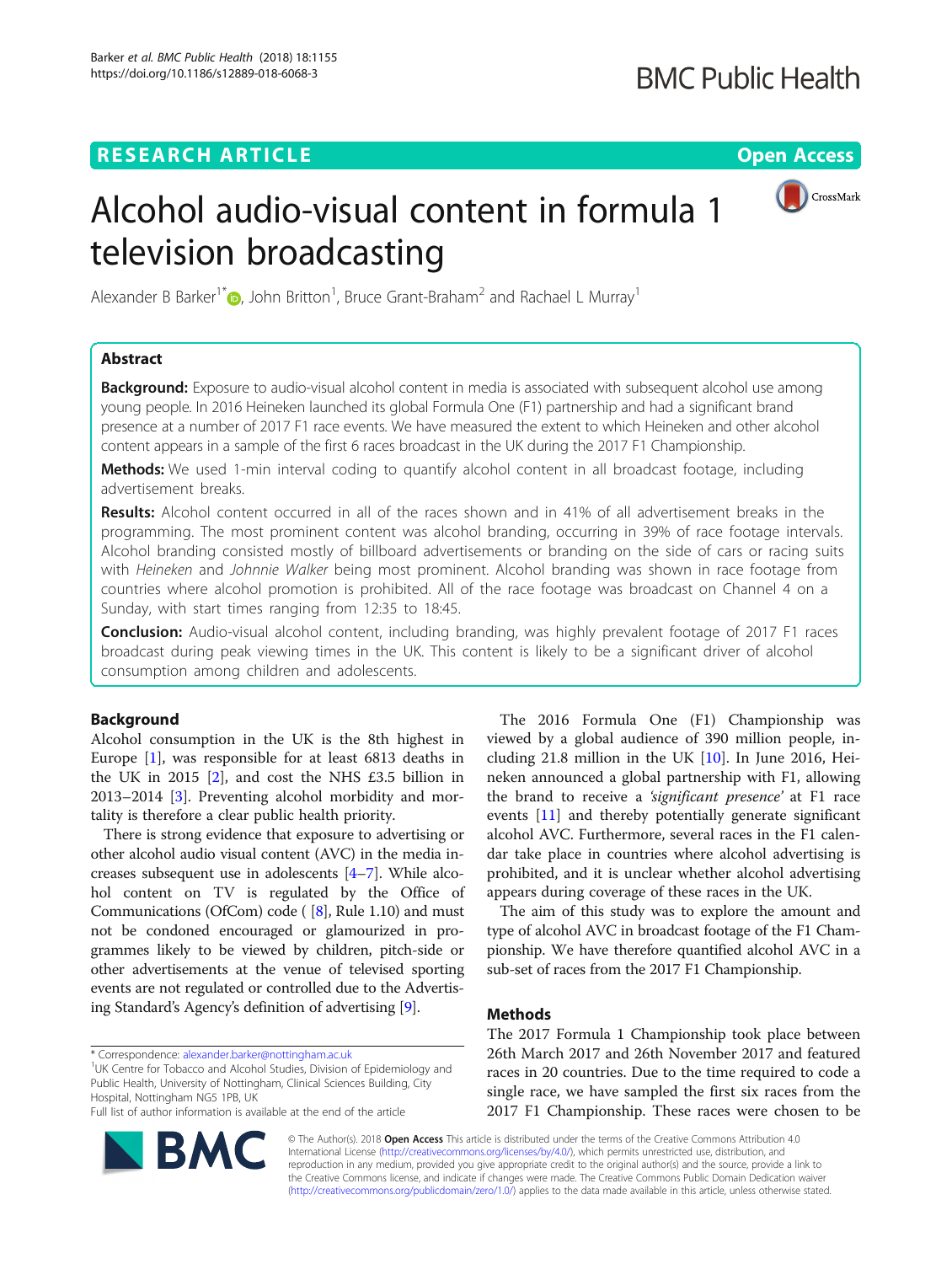representative of the Championship as they were diverse in terms of; their location, occurring in countries across 3 continents (Europe, Asia, and Australia); their alcohol restrictions, with two events in countries where alcohol advertising is prohibited (Bahrain and Russia); the anticipated level of alcohol advertising, with one race (China) where Heineken was the 'Title Partner' (that is, the name Heineken appeared in the title of the event as: 'Formula 1 2017 Heineken Chinese Grand Prix'); and their broadcast type, three of the races (Bahrain, Russia and Monaco) were broadcast live, and three as highlights, a delayed telecast in which the broadcaster, Channel 4, broadcasts selected footage from the race rather than the race in its entirety, this included both pre and post-race footage as well as footage from the race. This is representative of the Championship as a whole as 50% of races shown in the 2017 championship were broadcast live.

The race footage, including advert breaks, was recorded, viewed and coded using the 1-min interval period method as previously described [\[12](#page-4-0)–[15\]](#page-5-0). The method includes recording the presence of audio-visual alcohol content every 1-min in following categories:

Actual Use: Use of alcohol onscreen by any character (for example, seeing a person actually consume alcohol on screen

Implied Use: Any implied alcohol use without any actual use on screen (for example, seeing a person holding a drink/bottle of alcohol, but not actually consuming alcohol).

Other Alcohol Reference: The presence onscreen of alcohol or other related materials (for example, bottles or beer pumps not currently in use or advertising materials)

Brand Appearance: The presence of clear and unambiguous branding (for example, when a brand is identified on screen). Alcoholic and 0% or low alcoholic products were treated separately.

Any Alcohol Content: Any of the above.

Multiple instances of the same category in the same 1-min period were considered a single event; however, if two instances of different categories occurred, these were recorded as two different events. Appearances which ran into consecutive 1-min periods were coded as separate events.

# Results

In total, 970 1-min coding intervals were viewed and coded from the first six races of the championship, 833 from race footage and 137 from advertisement breaks. The six races took place in Australia, China, Bahrain, Russia, Spain and Monaco. Three of the races (Bahrain,

Russia and Monaco) were broadcast live, and three as highlights. In the UK there are no differences in regulation between alcohol advertisements in live broadcasts and highlight broadcasts  $[8]$  $[8]$ . All of the race footage was broadcast on Channel 4 on a Sunday, with start times ranging from 12:35 to 18:45. On average each race, including advert breaks, lasted  $2 h 41 min (Range = 2 h)$ 21 min – 2 h 50 min).

## Any alcohol content

A total of 382 (46%) 1-min intervals of racing, and 18 (13%) 1-min advertisement intervals contained any alcohol content, with occurrences in all six races and 41% of advertisement breaks (Table [1](#page-2-0)).

# Actual use

Alcohol consumption was limited to consumption of a sparkling drink which may be presumed to be alcohol on the winner's podium and occurred at the end of all six races in a total of 12 (1%) 1-min intervals. There were only 2 1-min intervals  $(< 1\%)$  from advertisement breaks depicting alcohol consumption (involving Thatcher's cider and Coors Light beer) (Table [1\)](#page-2-0).

# Implied use

Implied alcohol use was observed in 39 (5%) race intervals, predominantly featuring a sparkling drink (presumed to be champagne) being sprayed from the winner's podium.

#### Other alcohol references

Alcohol references, predominantly involving billboard and car advertising, occurred in 366 race intervals (38% of the total intervals from races). 'When you drink, never drive' billboards appeared in 71 (10%) of race intervals.

Alcohol references also occurred in 16 (12%) 1-min intervals from advertisement breaks, and predominantly comprised implied use during advertisements for alcohol brands (Table [1\)](#page-2-0).

# Brand appearances

Alcohol product branding occurred in 325 (39%) race intervals and consisted mostly of billboard advertisements or branding on the side of cars or racing suits. The most common brands observed overall were Johnnie Walker, which occurred in 132 intervals and appeared 874 times and Heineken, which appeared in 106 1-min intervals and appeared on screen 800 times. Heineken 0.0, a non-alcoholic lager which shared the *Heineken* brand name and imagery, occurred in 153 1-min intervals and appeared 972 times (Fig. [1\)](#page-2-0). Alcohol branding occurred in 13 (8%) advertisement break intervals, with the most common brand being Jägermeister (Table [1](#page-2-0)). A list of all the brands observed is presented in Fig. [2.](#page-3-0)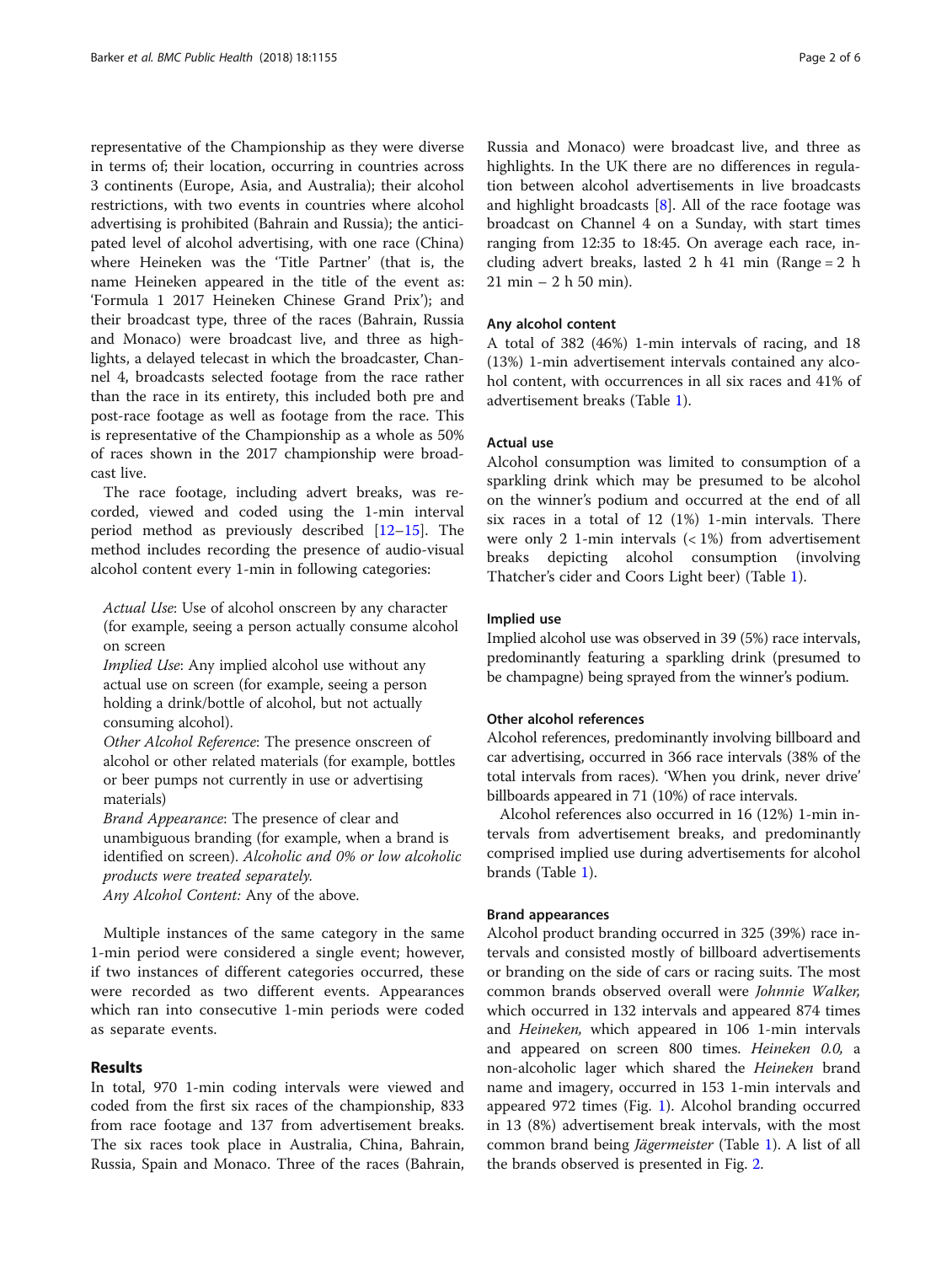<span id="page-2-0"></span>Table 1 Alcohol AVC content by type and location

| Type of content               | During races<br>N(% ) | During advertisements<br>N(% ) |  |
|-------------------------------|-----------------------|--------------------------------|--|
| Any Alcohol Content           | 382 (46)              | 18(13)                         |  |
| Actual Use                    | 12(1)                 | 2 (< 1)                        |  |
| Implied use                   | 39 (5)                | 14 (10)                        |  |
| Other Alcohol References      | 366 (44)              | 16(12)                         |  |
| Brand Appearance <sup>a</sup> | 325 (39)              | 13(8)                          |  |
| Alcohol branding              | 294 (30)              | 13(8)                          |  |
| Heineken 0.0 branding         | 153 (16)              | 0(0)                           |  |

<sup>a</sup>N may not add up to the total due to 1-min intervals containing both alcohol and Heineken 0.0 branding

The prevalence of brands shown during races differed based on the race venue. Johnnie Walker appeared in only 21 intervals before the Monaco grand prix, the final event we coded; during the Monaco grand prix Johnnie Walker was seen a total of 845 times across 111 1-min intervals. The non-alcoholic brand, Heineken 0.0 was seen only during the Spanish Grand Prix and the Monaco Grand Prix. Both Russia and Bahrain prohibit the promotion of alcohol, however, Martini branding was observed during the Bahrain race on Williams cars, and Heineken had a large billboard advertising presence at the Russian race.

## Differences between race venues

The amount of alcohol content and alcohol branding was highest in Monaco GP and lowest in the Bahrain GP (Table [2\)](#page-3-0).

# Discussion

This study demonstrates that audio-visual alcohol content, including branding, was present in 100% of races and 41% of advert breaks, and occurred on average once every 3 min in this sample of 2017 F1 championship race broadcasts. The majority of this content featured Heineken and Johnnie Walker branding.

Some alcohol producers associate their advertising with responsible drinking alibi messages, messages about responsible drinking while still promoting the alcohol brand by containing alcohol product trademarks. Alcohol industry messages about responsible drinking have been shown to be ambiguous and can serve a subtle public relations function, engendering goodwill with potential consumers of the brand while promoting brand preference and product consumption [[16,](#page-5-0) [17](#page-5-0)]. Heineken's 5-year F1 sponsorship has been heavily criticised for, "linking a popular motor sport to a significant cause of avoidable physical, mental and social harm and more specifically one of the major killers on our roads, drink driving" [[18\]](#page-5-0). This global campaign incorporates Heineken's characteristic red star and green branding with a

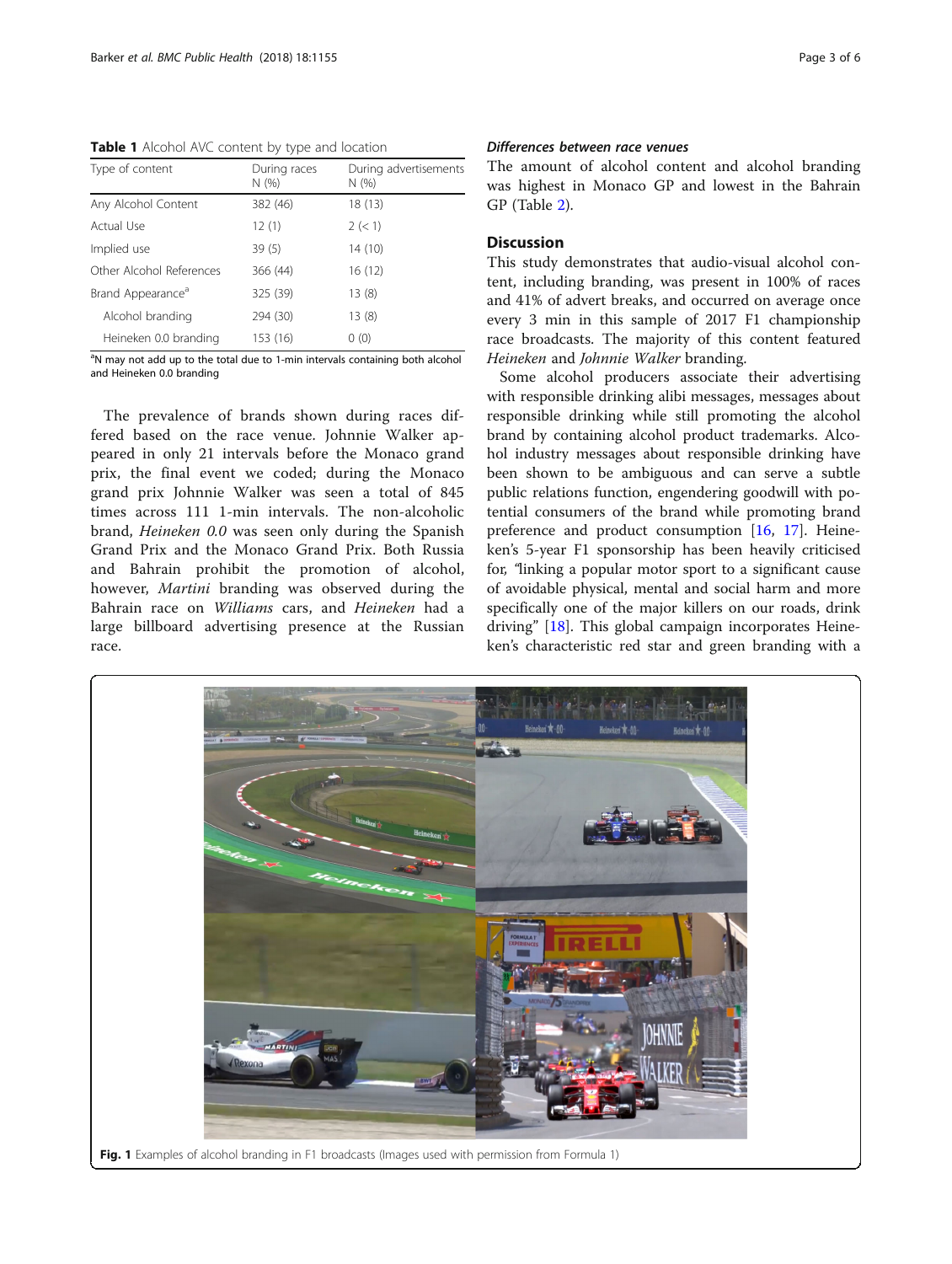<span id="page-3-0"></span>

prominent "When You Drive, Never Drink" message [\[19](#page-5-0)]. Indeed Heineken has said that it will use F1 to promote this campaign, supported by ambassador Sir Jackie Stewart [\[20](#page-5-0)]. Heineken has also said that it will use the sponsorship as an opportunity to promote their zero-alcohol Heineken 0.0 brand, and indeed this was the most commonly advertised product in this study, despite only appearing in 2 of the 6 events (Spain and Monaco). This argument, however, distracts from the more important point that these broadcasts deliver extremely high levels of alcohol brand advertising, or brand association through Heineken 0.0, in weekend television that is likely to be seen by a substantial audience of children. Potential consumers, and particularly young people, may well not distinguish advertising for alcoholic and non-alcoholic Heineken products due to the distinctive Heineken logo and star used on advertising billboards for both brands (see Fig. [1\)](#page-2-0). The F1 Championship featured branding from a number of competing alcohol companies, it is likely that these alibi messages are part of a larger integrated marketing campaign including constant brand images, TV ads, sponsorships, and images [[21,](#page-5-0) [22\]](#page-5-0).

Channel 4 state that they 'abide' by the Office of Communications (Ofcom) Broadcasting Code [\[8](#page-4-0)], which considers factors that determine whether a programme should be shown including 'the likely number and age range of children watching, taking into account school time, weekends and holidays' [[23\]](#page-5-0). The F1 championship races were broadcast on a Sunday afternoon, a time when children are likely to be watching what their par-ents are watching [\[24](#page-5-0)]. The Ofcom code also states that 'Before the watershed, …the misuse of alcohol must never be condoned, encouraged or glamorised and scenes showing such material should generally be avoided unless there is editorial justification'  $[8]$  $[8]$ . All of the F1 races featured scenes of drivers celebrating their win by drinking and spraying champagne, a traditional celebration in F1 [[25](#page-5-0)], the consumption and use of alcohol in celebration could be glamourising alcohol use. However, we do note that in Islamic countries this may not be the case in deference to religious prohibitions as a sparkling non-alcoholic drink is used instead of champagne.

Alcohol content and brand prevalence differed between event venues, with the Monaco event containing the most alcohol content and the Bahrain event

Table 2 Comparison of alcohol content between race venues

|                          |           | Number of 1-min intervals (% proportion of race intervals) |          |          |          |           |  |  |
|--------------------------|-----------|------------------------------------------------------------|----------|----------|----------|-----------|--|--|
|                          | Australia | China                                                      | Bahrain  | Russia   | Spain    | Monaco    |  |  |
| Any Alcohol Content      | 110 (44%) | 73 (63%)                                                   | 20 (13%) | 57 (38%) | 69 (59%) | 126 (81%) |  |  |
| Alcohol Use              | 4(2%)     | (1%)                                                       | (1%)     | 3(2%)    | (1%)     | 3(2%)     |  |  |
| Implied Use              | 15 (6%)   | 10 (9%)                                                    | 4 (3%)   | 7 (5%)   | 10 (9%)  | 3(2%)     |  |  |
| Other Alcohol References | 104 (42%) | 72 (63%)                                                   | 17 (11%) | 55 (36%) | 63 (54%) | 126 (81%) |  |  |
| Brand Appearance         | 87 (35%)  | 72 (63%)                                                   | 8(5%)    | 50 (33%) | 31 (26%) | 122 (78%) |  |  |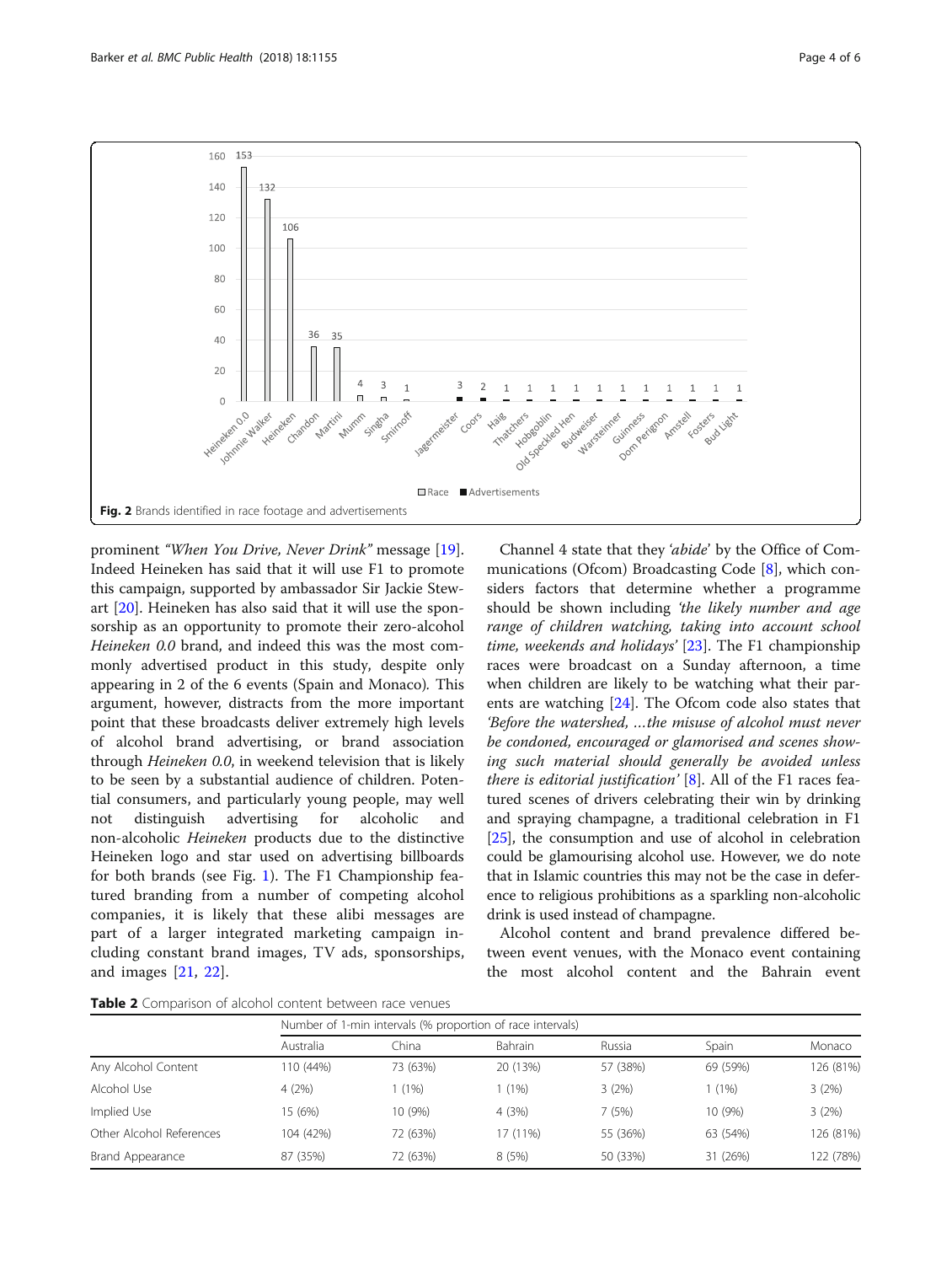<span id="page-4-0"></span>containing the least. Different countries have different restrictions on alcohol advertising [\[26\]](#page-5-0) which may explain the differences we found, however, alcohol advertising did occur in events in countries where alcohol advertising is prohibited, raising concerns that alcohol brands are bypassing country specific regulations in the F1 races. We only examined footage broadcast in the UK and it is possible that alcohol branding was removed from country specific broadcasts, in future this should be explored. Similarly, only 6 of the 20 races broadcast were coded due to the time required to code each race. While these races were diverse in both their location and their alcohol restrictions, future studies should explore content in the entire F1 Championship to account for variations between races. Sales data for prevalent brands could also be explored to identify if the presence of branding in such events led to an increase in sales. Channel 4 also broadcast qualifying race and pre and post-event programmes, in this content analysis we focused on the broadcast containing the actual race as specified by Channel 4, because of this it is likely that this content analysis underestimates the amount of alcohol AVC shown in the F1 Championship.

### Conclusion

Alcohol content shown on TV, including alcohol advertisements and branding, is known to have an effect on the uptake of alcohol use in young people [[27\]](#page-5-0). The large amount of alcohol content broadcast during the F1 races are likely to be seen by children due to the time of the broadcasts, and this exposure could lead to subsequent alcohol use. Future lawmakers also need to be aware of the arguments being used when alcohol producers are promoting their low or alcohol-free products. These often share the same branding as the producer's full alcohol product and therefore the non-alcoholic products are providing an alibi. Restrictions on alcohol AVC during sporting events are needed to protect children and adolescents from this avenue of alcohol advertising.

#### Abbreviations

F1: Formula one; OfCom: Office of communications

#### Funding

This work was supported by the Medical Research Council [grant number MR/ K023195/1] and the UK Centre for Tobacco and Alcohol Studies, with core funding from the British Heart Foundation, Cancer Research UK, Economic and Social Research Council and the Department of Health under the auspices of the UK Clinical Research Collaboration. The funders had no role in the study design, data collection and analysis, decision to publish or preparation of the manuscript.

#### Availability of data and materials

The datasets used and/or analysed during the current study are available from the corresponding author on reasonable request.

#### Authors' contributions

ABB led coding of data, supported the analysis of data and contributed to drafting the initial manuscript. BGB contributed with interpreting the findings of the study. JB and RLM contributed to drafting the manuscript. All authors read and approved the final manuscript.

#### Ethics approval and consent to participate

Not applicable.

#### Consent for publication

Not applicable.

#### Competing interests

The authors declare that they have no competing interests.

#### Publisher's Note

Springer Nature remains neutral with regard to jurisdictional claims in published maps and institutional affiliations.

#### Author details

<sup>1</sup>UK Centre for Tobacco and Alcohol Studies, Division of Epidemiology and Public Health, University of Nottingham, Clinical Sciences Building, City Hospital, Nottingham NG5 1PB, UK. <sup>2</sup>University of Bournemouth, Dorset House, Talbot Campus, Fern Barrow, Poole BH12 5BB, UK.

## Received: 17 April 2018 Accepted: 24 September 2018 Published online: 03 October 2018

#### References

- 1. United European Gastroenterology. Alcohol and Digestive Cancers. 2017. Available from: [https://www.ueg.eu/publications/alcohol-and-digestive](https://www.ueg.eu/publications/alcohol-and-digestive-cancers-report/)[cancers-report/.](https://www.ueg.eu/publications/alcohol-and-digestive-cancers-report/) Accessed 27 Sept 2018.
- 2. Office on National Statistics. Statistics on Alcohol. England: NHS England; 2017. [http://www.content.digital.nhs.uk/catalogue/PUB23940/](http://www.content.digital.nhs.uk/catalogue/PUB23940/alc-eng-2017-rep.pdf:) [alc-eng-2017-rep.pdf](http://www.content.digital.nhs.uk/catalogue/PUB23940/alc-eng-2017-rep.pdf:). Accessed 27 Sept 2018.
- 3. Public Health England. Alcohol treatment in England 2013–14. 2014. Available from: [http://webarchive.nationalarchives.gov.uk/20170807160646/](http://webarchive.nationalarchives.gov.uk/20170807160646/http://www.nta.nhs.uk/uploads/adult-alcohol-statistics-2013-14-commentary.pdf) [http://www.nta.nhs.uk/uploads/adult-alcohol-statistics-2013-14-commentary.](http://webarchive.nationalarchives.gov.uk/20170807160646/http://www.nta.nhs.uk/uploads/adult-alcohol-statistics-2013-14-commentary.pdf) [pdf](http://webarchive.nationalarchives.gov.uk/20170807160646/http://www.nta.nhs.uk/uploads/adult-alcohol-statistics-2013-14-commentary.pdf). Accessed 27 Sept 2018.
- 4. Anderson P, De Brujin A, Angus K, Gordon R, Hastings G. Impact of alcohol advertising and media exposure on adolescent alcohol use: a systematic review of longitudinal studies. Alcohol Alcohol. 2009;44(3):229–43.
- 5. Smith L, Foxcroft DR. The effects of alcohol advertising, marketing and portrayal on drinkin behaviour in young people: systematic review of prospective cohort studies. BMC Public Health. 2009;9(51):1–11.
- 6. Hanewinkel R, Sargent JD, Hunt K, Sweeting H, Engels RC, Scholte RH. Portrayal of alcohol consumption in movies and drinking initiation in lowrisk adolescents. Pediatrics. 2014;133:973–82.
- 7. Chang F, Miao N, Lee C, Chiu C, Lee S. The association of media exposure and media literacy with adolescent alcohol and tobacco use. J Health Psychol. 2016;21(4):513–25.
- 8. Ofcom. The Ofcom Broadcasting Code (with the Cross-promotion Code and the On Demand Programme Service Rules). 2017. Available from: [https://www.](https://www.ofcom.org.uk/tv-radio-and-on-demand/broadcast-codes/broadcast-code) [ofcom.org.uk/tv-radio-and-on-demand/broadcast-codes/broadcast-code](https://www.ofcom.org.uk/tv-radio-and-on-demand/broadcast-codes/broadcast-code). Accessed 27 Sept 2018.
- 9. Advertising Standards Agency. The BCAP Code: The UK Code of Broadcast Advertising London: Advertising Standards Agency. 2017. Available from: [https://www.asa.org.uk/asset/846F25EB-F474-47C1-AB3FF571E3DB5910.](https://www.asa.org.uk/asset/846F25EB-F474-47C1-AB3FF571E3DB5910.389A28E3-66C0-4DD6-AC55657A3B87D57C/) [389A28E3-66C0-4DD6-AC55657A3B87D57C/](https://www.asa.org.uk/asset/846F25EB-F474-47C1-AB3FF571E3DB5910.389A28E3-66C0-4DD6-AC55657A3B87D57C/). Accessed 27 Sept 2018.
- 10. Independent. Formula One viewing figures drop by 5.1m in Britiain due to Lewis Hamilton championship failure. 2017. Available from: [http://www.](http://www.independent.co.uk/sport/motor-racing/formula-one-f1-lewis-hamilton-bbc-channel-4-viewing-figures-drop-51m-britain-a7612306.html) [independent.co.uk/sport/motor-racing/formula-one-f1-lewis-hamilton-bbc](http://www.independent.co.uk/sport/motor-racing/formula-one-f1-lewis-hamilton-bbc-channel-4-viewing-figures-drop-51m-britain-a7612306.html)[channel-4-viewing-figures-drop-51m-britain-a7612306.html](http://www.independent.co.uk/sport/motor-racing/formula-one-f1-lewis-hamilton-bbc-channel-4-viewing-figures-drop-51m-britain-a7612306.html). Accessed 27 Sept 2018.
- 11. Formula 1. Heineken announces global partnership with Formula One Management: Formula 1; 2016. Available from: [https://www.formula1.com/](https://www.formula1.com/en/latest/headlines/2016/6/f1-heineken-global-partnership.html) [en/latest/headlines/2016/6/f1-heineken-global-partnership.html](https://www.formula1.com/en/latest/headlines/2016/6/f1-heineken-global-partnership.html). Accessed 27 Sept 2018.
- 12. Lyons A, McNeill A, Britton J. Tobacco imagery on prime time UK television. Tob Control. 2013;23(3):257–63.
- 13. Barker AB, Whittamore KH, Britton J, Murray RL, Cranwell J. Audio-visual alcohol content in UK television. Journal of Public Health. 2018; In Production.